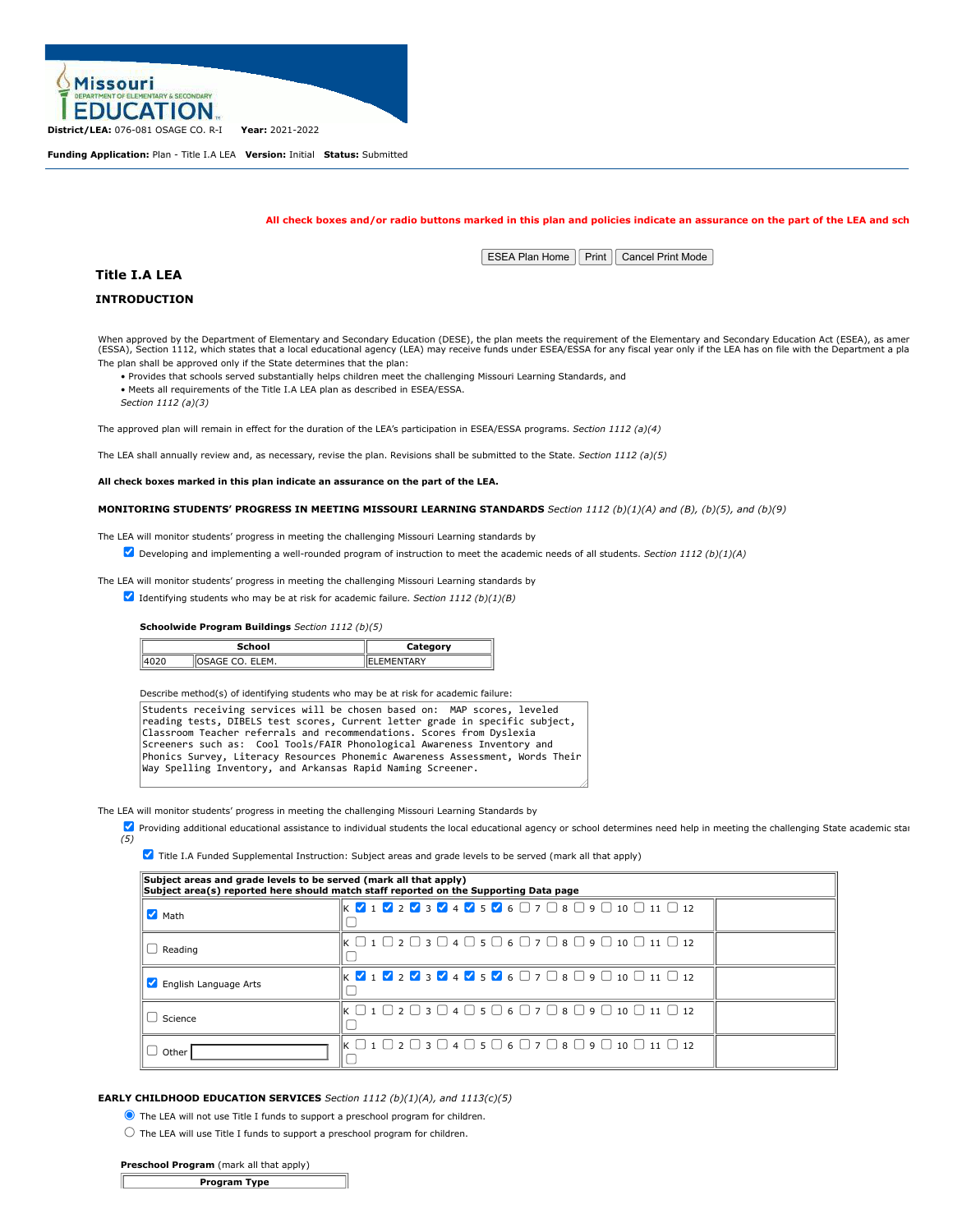| District-Wide   Targeted   Schoolwide |  | Blended<br>Funding |  |
|---------------------------------------|--|--------------------|--|
|                                       |  |                    |  |

Title I funds will be used by the LEA to provide preschool services for children in:

- $\Box$  Head Start
- $\Box$  Other comparable community preschool programs
- **V** Not Applicable

The LEA will implement one of the research-based preschool curriculums approved by the Department (check all that apply)

- **Project Construct**
- $\Box$  High/Scope
- $\Box$  Creative Curriculum
- Early Language and Literacy Curriculum

# **Title I.A Funded Preschool Personnel**

| <b>Instructional Teacher</b>   |  |
|--------------------------------|--|
| Instructional Paraprofessional |  |
| Other materials                |  |

# **Title I.A Funded Preschool Services**

| <b>Days of Service</b>      | Four Day Program                                 |
|-----------------------------|--------------------------------------------------|
|                             | Five Day Program                                 |
| <b>Length of School Day</b> | Full Day                                         |
|                             | Half Day                                         |
| Age of Students Served      | One year prior to entering kindergarten          |
|                             | One and Two years prior to entering kindergarten |

# **EARLY CHILDHOOD EDUCATION COORDINATION AND TRANSITION** *Section 1112 (b)(8)*

- $\bigcirc$  Not applicable; no early childhood education programs exist at the LEA or building level.
- The LEA will support, coordinate, and integrate Title I.A funded services with early childhood education programs at the LEA or school level, including plans for the transition school programs.

Describe activities to support, coordinate, and integrate: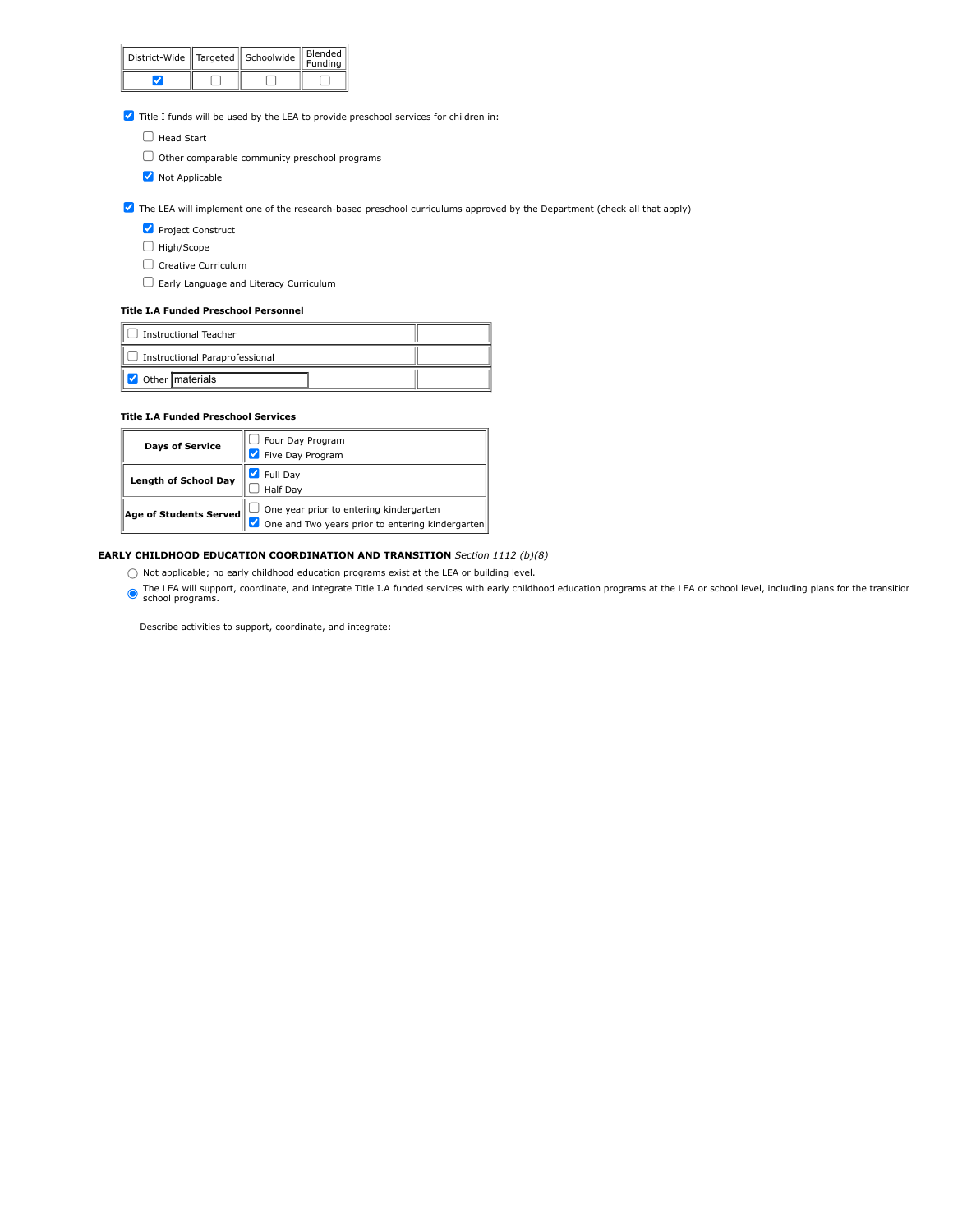Describe transition activities: PAT conducts home visits and sponsors meetings for parents and children to check on progress of preschool children and guide parents in how to help their children grow and develop. Health services are provided to preschool children as well as students in grades K-6. Food service: Breakfast and lunch are provided for preschool children. Preschool screening is held each spring Parents and students meet the teacher, gain needed information, tour the school, and eat a meal in the lunch room each spring at Kindergarten Roundup. PAT does multiple screenings on preschool children during the year. Preschoolers in the 4-year-old program are DIAL tested twice a year. School Nurse does vision and hearing screening for incoming kindergarten students in the Spring. Preschool children are welcome to attend Title 1 parent meetings, Reading/Math Fun Night, and the Title 1 Carnival with their parents and older siblings. Attending these meetings and events help younger children to acclimate themselves to the Elementary building and gives them a chance to meet and interact with some of the Elementary school teachers and students. Preschool children are invited to attend different programs at the elementary and high school such as: music programs and concerts, the Book Fair, the Halloween "parade," and other special events that arise. Attending these events will expose preschoolers to different rooms and buildings throughout the elementary and high schools. They will have an opportunity to interact with many teachers and other students in the elementary and high schools. They will also learn what behavior is expected of elementary and high school students. Preschool children participate in all emergency drills (They shelter in the elementary building drill during the tornado drill). Preschool screening is held each spring.

Parents and students meet the teacher, gain needed information, tour the school, and eat a meal in the lunchroom each spring at Kindergarten Roundup.

PAT does multiple screenings on preschool children during the year.

Preschoolers in the 4-year-old program are DIAL tested twice a year.

School Nurse does vision and hearing screening for incoming kindergarten students in the Spring.

Preschool children are welcome to attend Title 1 parent meetings, Reading/Math Fun Night, and the Title 1 Carnival with their parents and older siblings. Attending these meetings and events help younger children to acclimate themselves to the Elementary building and gives them a chance to meet and interact with some of the Elementary school teachers and students.

Preschool children are invited to attend different programs at the elementary and high school such as: music programs and concerts, the Book<br>Fair, the Halloween parade, and other special events that arise. Attending Fair, the Halloween parade, and other special events that arise. these events will expose preschoolers to different rooms and buildings throughout the elementary and high schools. They will have an opportunity to interact with many teachers and other students in the elementary and high schools. They will also learn what behavior is expected of elementary and high school students.

Preschool children participate in all emergency drills (They shelter in the elementary building drill during tornado drills).

Incoming Kindergarten students are eligible to attend summer school.

#### **TRANSITIONS** *Section 1112 (b)(10)*

The LEA will implement strategies to facilitate effective transitions for students from middle grades to high school.

Describe transition strategies to facilitate effective transitions for students from middle grades to high school: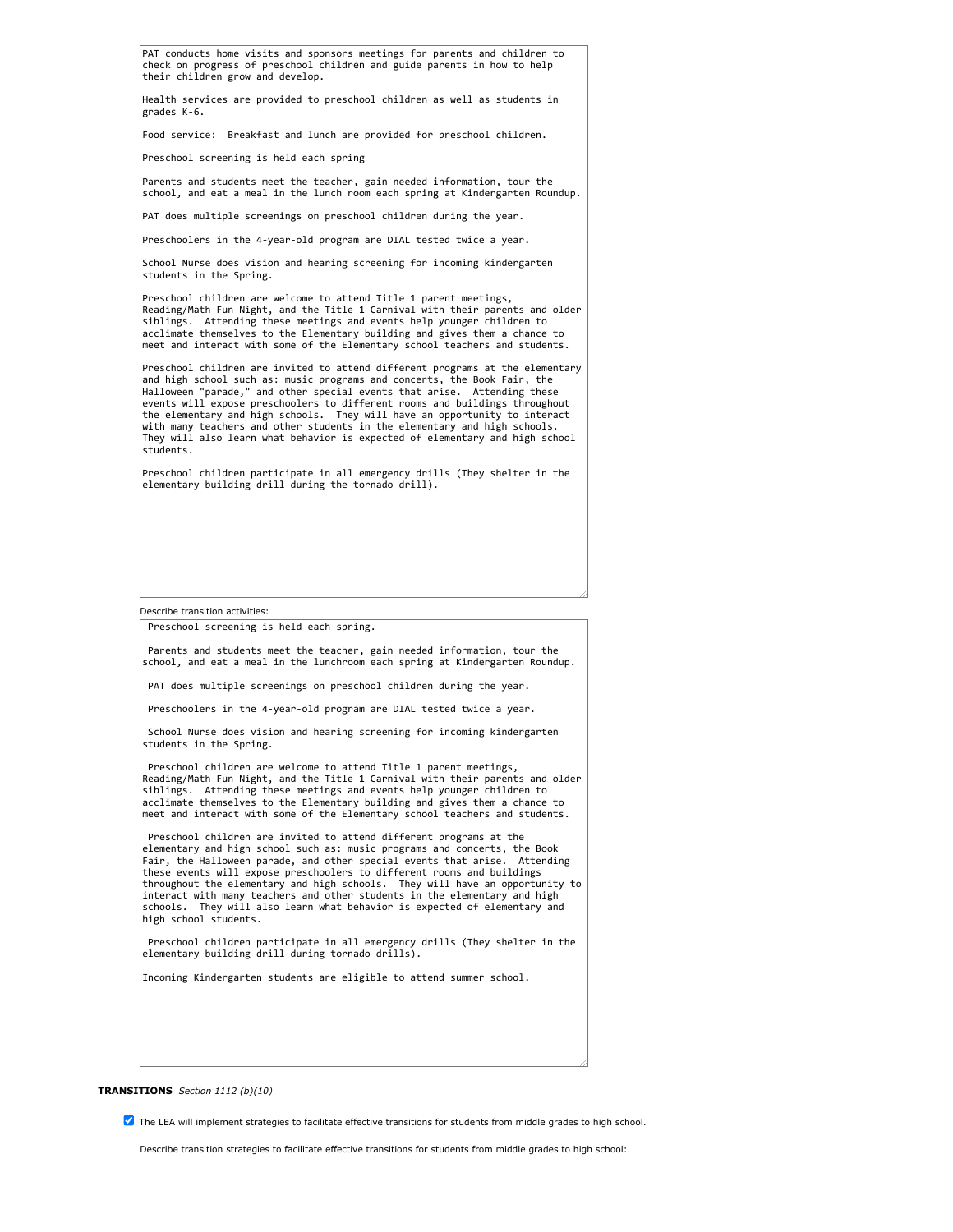|                       |  |  | Each student in 8th grade will complete a personal plan of study through |  |  |  |  |
|-----------------------|--|--|--------------------------------------------------------------------------|--|--|--|--|
| Missouri Connections. |  |  |                                                                          |  |  |  |  |

Each 8th grade student meets with the HS counselor in August of their 8th grade year and again in May of their 9th grade year to discuss transition and schedules in high school.

The LEA will implement transition strategies to facilitate effective transitions for students from high school to post-secondary education:

 $\bigcirc$  Not applicable; the LEA is a K-8.

Describe transition strategies to facilitate effective transitions for students from high school to post-secondary education:

Each student in grades 9-12 will manage their personal plan of study through the Missouri Connections program, plus each student will complete a Career Assessment Inventory. This inventory will be modified throughout the student's school career as needed. Students are also encouraged to use college visits beginning their junior year.

If applicable, describe those strategies that are coordinated with institutions of higher education, employers, and other local partners:

| Dual Credit courses through the University of Central Missouri. High School |
|-----------------------------------------------------------------------------|
| students attend a college and career fair at University of Missouri.        |
| Representatives from institutions of higher learning visit students at our  |
| school to discuss their program offerings.                                  |

If applicable, describe those strategies that increase student access to early college high school or dual or concurrent enrollment opportunities or career counseling to identif Our district is a member of the We Met Dual Credit Consortium with University of Central Missouri.

Students' Plan of Study is aligned to particular higher ed programs or specific career opportunities.

### **MONITORING STUDENTS' PROGRESS IN MEETING MISSOURI LEARNING STANDARDS (continued)** *Section 1112 (b)(1)(D)*

- The LEA will monitor students' progress in meeting the challenging Missouri Learning Standards by
	- dentifying and implementing instructional and other strategies intended to strengthen academic programs and improve school conditions for student learning

| Describe (including delivery system, personnel, etc.) instructional and other strategies not previously mentioned:                                                                                                                                                                                                                             |
|------------------------------------------------------------------------------------------------------------------------------------------------------------------------------------------------------------------------------------------------------------------------------------------------------------------------------------------------|
| All instructional staff will review curriculum and lesson activities to align<br>with the current version of the Missouri Learning Standards. All teaching<br>staff will participate in the DCI program. DCI initiatives will help improve<br>teachers' ability to develop learning targets, support DACL, and support<br>collaborative teams. |
| The SPED and Title 1 teachers will continue to help students develop phonics,<br>decoding, phonemic awareness, and reading skills by using the Wilson<br>Fundations Reading Systems, LIPS, and guided reading program by Jan<br>Richardson.                                                                                                    |
| Classroom teachers will work with struggling students one-on-one or in small<br>groups providing differentiated instruction based on what each student needs.                                                                                                                                                                                  |
| As part of the district Reading Literacy Plan, all students in grades K-6<br>will be screened 3 times a year for characteristics of Dyslexia. Students<br>who are identified as exhibiting these characteristics, will be provided with<br>interventions through the Title 1 teacher, SPED teacher, or classroom<br>teacher.                   |
| Teachers providing interventions for students exhibiting characteristics of<br>dyslexia, will perform periodic progress monitoring to ensure that students<br>are progressing and/or to change the current intervention if needed.                                                                                                             |
| Delivery method will focus on push-in supplemental instruction. However,<br>some pull-out instruction will be used for more intensive intervention.                                                                                                                                                                                            |
| The elementary school adopted the Go Math Series to serve as resource for<br>improving math instruction and student performance. Additional staff<br>training in the use of associated resources and supplemental math instruction<br>will incorporated into the schools instructional program.                                                |
| Teachers will review MAP scores to identify learning strengths and weaknesses<br>of students as they relate to the MLS.                                                                                                                                                                                                                        |
|                                                                                                                                                                                                                                                                                                                                                |
|                                                                                                                                                                                                                                                                                                                                                |

# **ENSURING TEACHER QUALITY FOR ALL**

*Section 1112 (b)(2)*

**Z** The LEA will identify and address any disparities that result in low-income students and minority students being taught at higher rates than other students by ineffective, ine

Describe methods of identifying and addressing disparities in ineffective teachers (LEAs should reference MOSIS/Core Data Screen 18A when writing this description):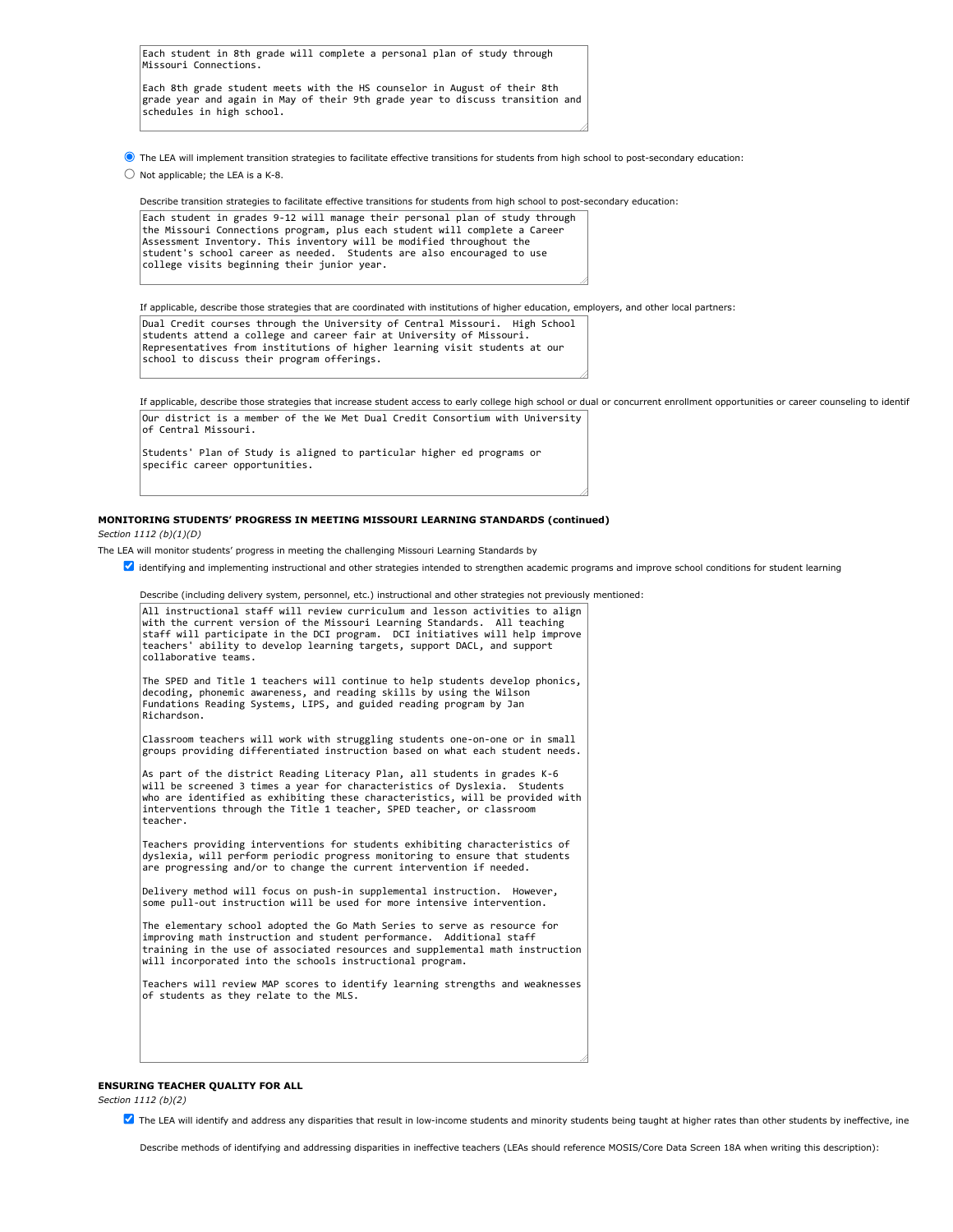Administrators will review screen 18A and NEE data reports to identify ineffective teachers and indicators in which teachers have scored low or below district average. Administrators will review if low-income or minority students are taught at a higher rate by identified staff when compared to other students. Disparities will be addressed with: Conference with administrators Professional development assigned Teacher reassignment

Describe methods of identifying and addressing disparities in inexperienced teachers (LEAs should reference MOSIS/Core Data Screen 18 when writing this description):

Administrators will review Staff Assignment Report under DESE Web Apps to identify any trends of low-income or minority students being taught by ineffective or inexperienced staff. Disparities will be addressed by: Mentor/Buddy Teachers Survivor Series through RPDC (required) Administrator/Teacher Observations Required Trainings Professional development as needed Teacher Reassignment

Describe methods of identifying and addressing disparities in out-of-field teachers (LEAs should reference the Staff Assignment Report found in Educator Qualifications in DE! description):



### **NEGLECTED CHILDREN**

*Section 1112 (b)(5)*

- The LEA does not receive funds for Title I.A Neglected Children.
- $\bigcirc$  The LEA serves neglected children residing within the boundaries of the LEA in the following setting(s) (check all that apply):
	- $\Box$  Local institution List:

| $\Box$ Community day school program |
|-------------------------------------|
| List:                               |

List: Describe the nature of the services at the Local institution and/or the Community day school:

### **HOMELESS CHILDREN AND YOUTHS**

Section 1112 (b)(6) and Section 1113 (c)(3)(A)

The LEA will provide services to support the enrollment, attendance, and success of homeless children and youths, including providing services comparable to those provide

Describe services that will be provided: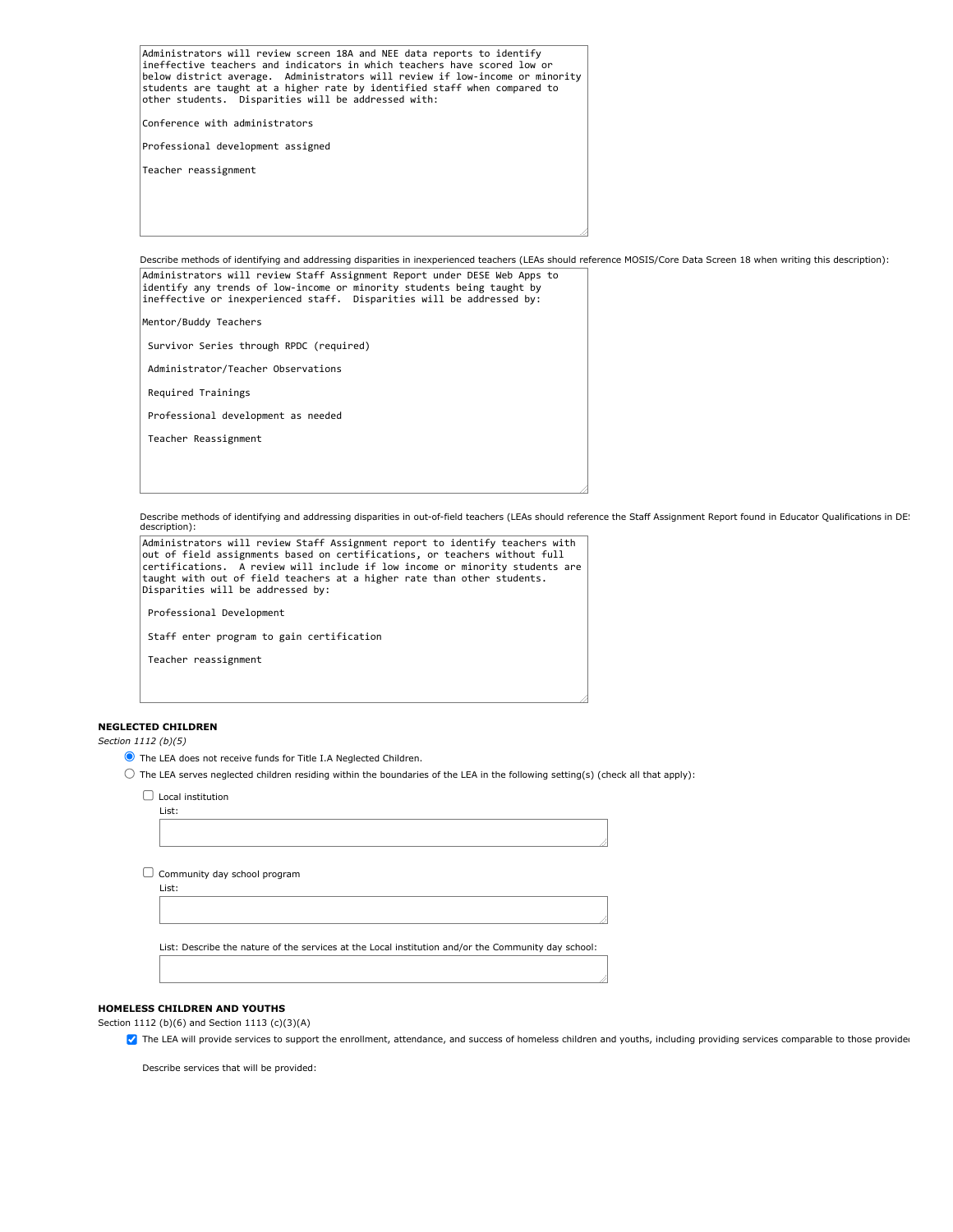Immediate enrollment for homeless children with access to free/reduced lunch program.

Students will be automatically eligible for Title program services.

Back to School supplies provided to children in need

Buddy pack program

Winter coats/apparel provided for needy children

Shoe vouchers available through the Osage County Health Department

## **DISCIPLINE**

*Section 1112 (b)(11)*

The LEA will support efforts to reduce the overuse of discipline practices that remove students from the classroom which may include identifying and supporting schools with the National Assessment of Educational Progress A

# Describe support: Positive and Behavioral Interventions and Supports One of the foremost advances in schoolwide discipline is the emphasis on schoolwide systems of support that include proactive strategies for defining, teaching, and supporting appropriate student behaviors to create positive school environments. Instead of using a piecemeal approach of individual behavioral management plans, a continuum of positive behavior support for all students within a school is implemented in areas including the classroom and non-classroom settings (such as hallways, buses, and restrooms). Positive behavior support is an application of a behaviorally-based systems approach to enhance the capacity of schools, families, and communities to design effective environments that improve the link between research-validated practices and the environments in which teaching and learning occurs. Attention is focused on creating and sustaining Tier 1 supports (universal), Tier 2 supports (targeted group), and Tier 3 supports (individual) systems of support that improve lifestyle results (personal, health, social, family, work, recreation) for all children and youth by making targeted behaviors less effective, efficient, and relevant, and desired behavior more functional.

https://www.pbis.org/school

### **EXPERIENTIAL AND WORK-BASED LEARNING OPPORTUNITIES**

*Section 1112 (b)(11)*

- $\bigcirc$  Determined not appropriate by the LEA; such programs not supported by LEA.
- $\bullet$  The LEA will support programs that coordinate and integrate academic and career and technical education content through coordinated instructional strategies and work-base

#### Describe programs:

We have a SAE program through our Agriculture Department whereby students can work in their chosen career/technical fields.

## **OTHER USES OF FUNDS**

*Section 1112 (b)(13)(A) and (B)*

- The LEA will not use funds to meet purposes of these other programs.
- $\Box$  The LEA will use funds to assist schools in identifying and serving gifted and talented students.

Describe use of funds:

 $\Box$  The LEA will use funds to assist schools in developing effective school library programs.

Describe use of funds:

### **PARENT COMMENTS**

*Section 1116 (b)(4)*

The Title I.A LEA Plan is satisfactory to parents of participating students.

**O**Yes  $\bigcirc$  No

If the plan is not satisfactory to the parents of participating students please provide any parent comments.